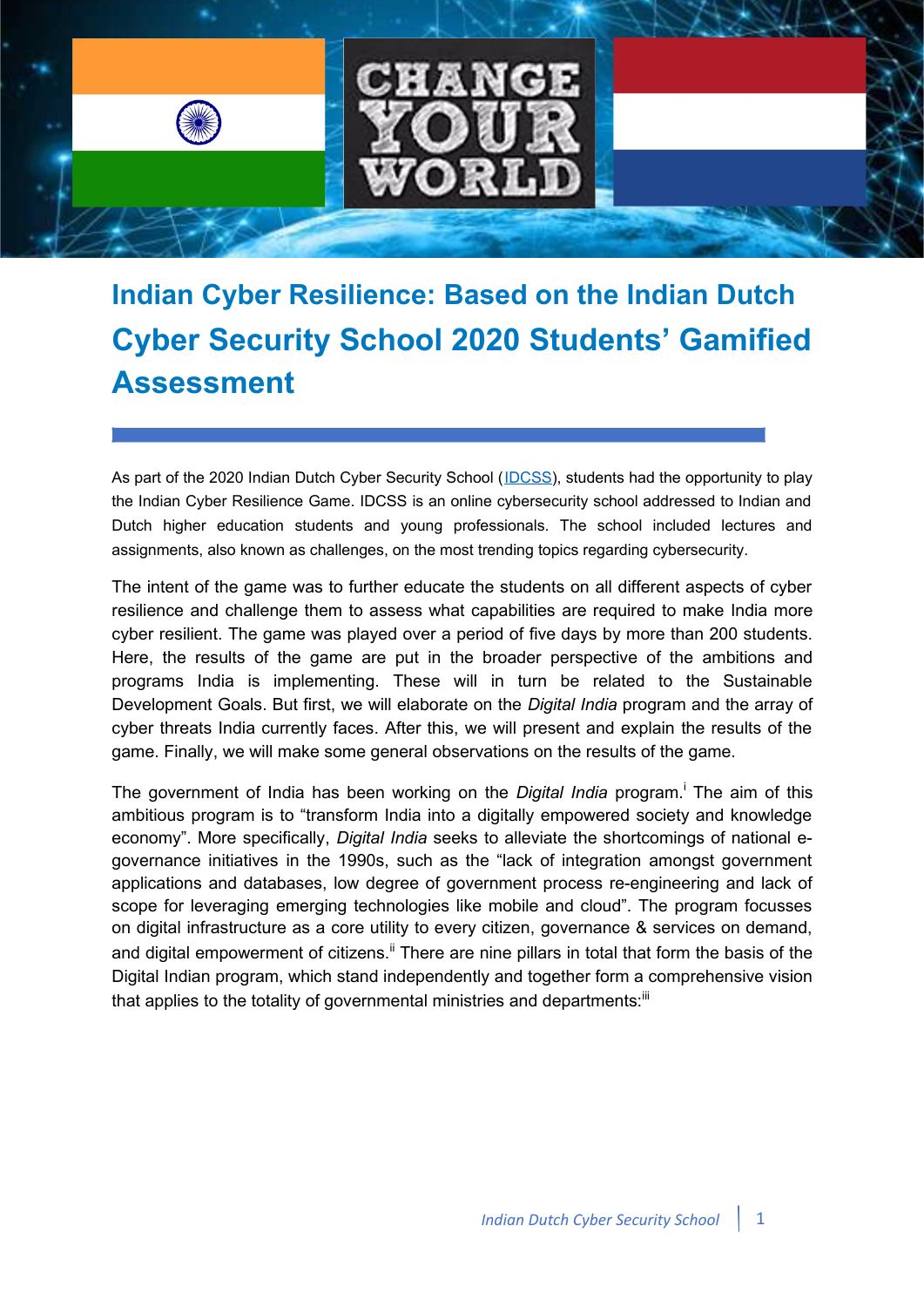

Figure 1 How Digital India will be realized: Pillars of Digital India

These pillars are both new and existing ones that got revised to fit into the digital environment of today.

To implement the *Digital India* program, Indian policymakers must collaborate with individual states to fulfil the goals of policies on e-governance with the aim of promoting citizen-centric services, accessibility to ICT infrastructure, and interoperability of applications.<sup>iv</sup> To be implemented, coordination between the government's ministries and departments with the states is not sufficient. The government should also consult with industry and civil society to create the right conditions for innovation. When consulting with the industry, the government may further form public private partnerships to monitor private actors when implementing its policies.

Prime Minister of India, Shri Narenda Modi, iterated during his speech at the UN General Assembly on September 2015 that "Today, much of India's development agenda is mirrored in the Sustainable Development Goals". In particular, certain Indian initiatives under the *Digital India* program directly reflect UN Sustainable Development Goals (SDGs).<sup>vi</sup>



Figure 2 Sustainable Development Goals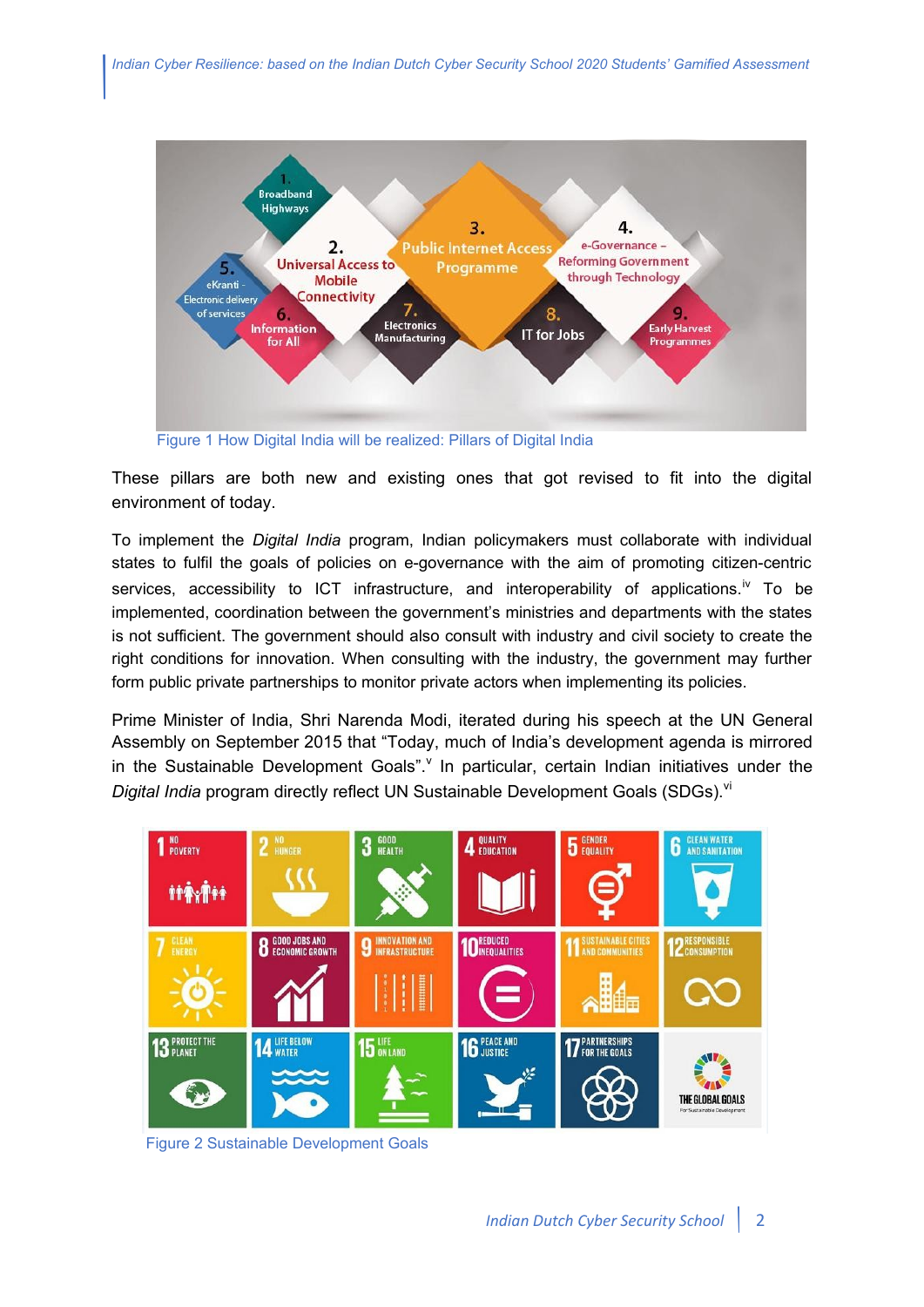#### Examples of these include:

**Aadhaar***:* Aadhaar Identity Platform serves to provide every citizen with a unique identification number, to remove the risk of duplicate or fake identities and give citizens more direct access to governmental and state services. The enrolment to the database is voluntary and is concluded through the intake of certain demographic and biometric information.<sup>vii</sup> The Aadhaar Identity Platform addresses the SDGs of Good Health & Wellbeing (No. 3), Quality Education (No. 4), Gender Equality (No. 5), Decent Work & Economic Growth (No. 8), and Reduced Inequalities (No. 10).

**MyGOV:** MyGov is an online participatory platform that enable citizens' interaction with the government. Through the platform, people can engage in discussions, tasks, talks, polls and blogs on various groups and on various topics covering a wide range of activities of the Indian society, like agriculture, communications and education.<sup>viii</sup> The platform satisfies the SDGs of Peace, Justice & Strong Institutions (No. 16) and Partnerships for the Goals (No. 17) by managing to bring individuals, civil society and industry in an online forum to exchange views on public policy issues and actively participate in Indian governance.

**Common Service Centers:** Common Service Centers are behind the digitization initiatives that are promoted through *Digital India*. They are physical centers in rural and remote areas of India where access to electronic systems, such as computers, and the Internet is not always feasible. Therefore, citizens can enjoy public utility services, social welfare schemes, healthcare, financial, education and agriculture service.<sup>ix</sup> This structure corresponds to the SDGs of Affordable & Clean Energy (No. 7), Decent Work & Economic Growth (No. 8), Industry, Innovation & Infrastructure (No. 9), Sustainable Cities & Communities (No. 11), and Responsible Consumption & Production (No. 12). More specifically, common service centers seek to promote access to information for citizens of remote and rural areas, quality education, especially in relation to digital skills, quality health services and, upgrade rural communities through the adoption of innovative ideas.

**Mission on Agriculture and Public Distribution System:** The aim of the Mission is to address food insecurity in India by creating the Agricultural Knowledge System and integrating agricultural knowledge services with *Digital India*-infrastructure. The Mission takes place in the wider context of Digital India and brings together policymakers, investors, and farmers.<sup>x</sup> The Mission satisfies the SDGs of No Poverty (No. 1), Zero Hunger (No. 2), Clean Water and Sanitation (No. 6), Climate Action (No. 13), Life Below Water (No. 14), and Life on Land (No. 15) by ensuring access to information and knowledge and thus enabling the work of farmers on a day-to-day basis.

### Cyber-vulnerabilities in India

In 2018, India was one of the top three countries with the most cyber-attacks in the world and second in terms of cyber targeted attacks.<sup>xi</sup> The latter form of attacks are mostly state-sponsored attacks with the aim of accessing intelligence, disrupting internet infrastructure, sabotaging government services, and interrupting the financial system. An example of this is the India-Pakistan case, where Pakistani hackers targeted India's telecommunication and national research institutes to gather intelligence on governmental officials and their activities. <sup>xii</sup>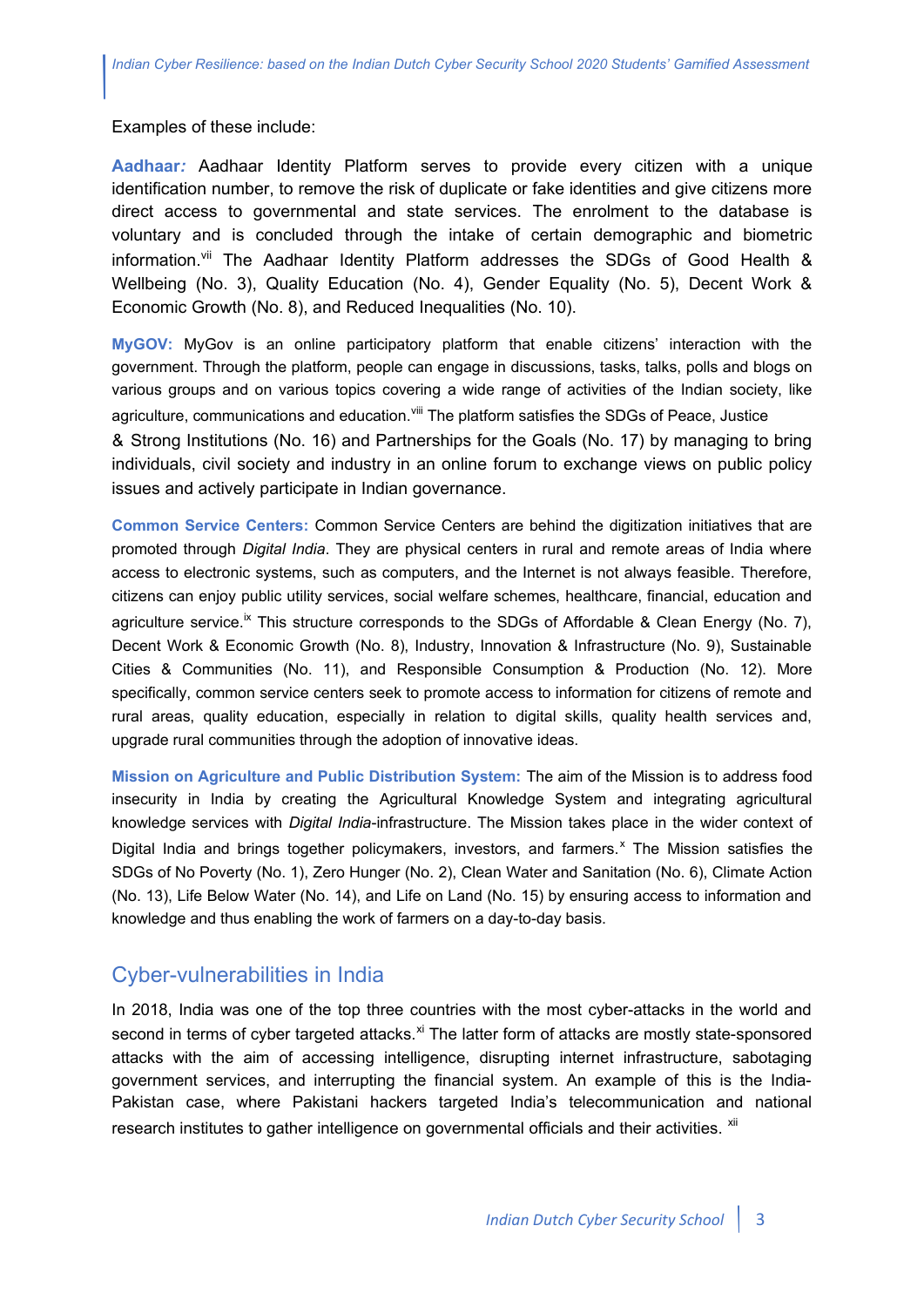Regarding cyber-attacks, the most often observed cyberthreats in India are cryptocurrency mining, malware, ransomware, drive by downloads, and data breaches.<sup>xiii</sup> Data on malware and ransomware attacks reveal that India has one of the highest rates of attacks in the Asia-Pacific.

# Results of the student's assessment

Students participating in the IDCSS2020 were asked to assess the capabilities India requires to enhance its cyber resilience using a game. In total, some 200+ students with technical, policy and legal backgrounds took part in the exercise. The National Cyber Resilience Game is a game in line with the 'Serious Gaming' concept. The main purpose of the game is to increase awareness on relevant capabilities and capacities that are needed to increase cyber resilience; to address what cyber resilience means for the planning of policies, activities, and operations of different ministries; and what role various relevant actors can or should play. Moreover, the game also offers the students the opportunity to learn more about and get familiar with the wide range of capabilities countries have in their 'toolbox' to strengthen their cyber resilience.



cyber-attack, May 21, 2019 India Times

At the centre of the game is the playing board, consisting of two axes which represent the solution space players must explore in response to the challenge at hand – in this case, making India more cyber resilient. Simply put, the playing board represents the solution space, while the capabilities are the potential solutions which can be applied by the students.

As mentioned, the playing board has two axes. The horizontal axis represents the strategic function (threat mitigation, prevention, deterrence, etc.) of a certain capability, while the vertical axis represents the strategic sector (military, economic, etc.). Whenever placing a capability, students need to identify in which strategic sector it falls and what strategic function it has. This determines where the capability will be placed on the playing board.

The definition of a capability is "the ability to do something in order to establish an intended effect". An example of a capability would be: *The ability to trace and halt cyber attacks through military (intelligence) operations in order to reduce their disruptive consequences and facilitate legal proceedings.*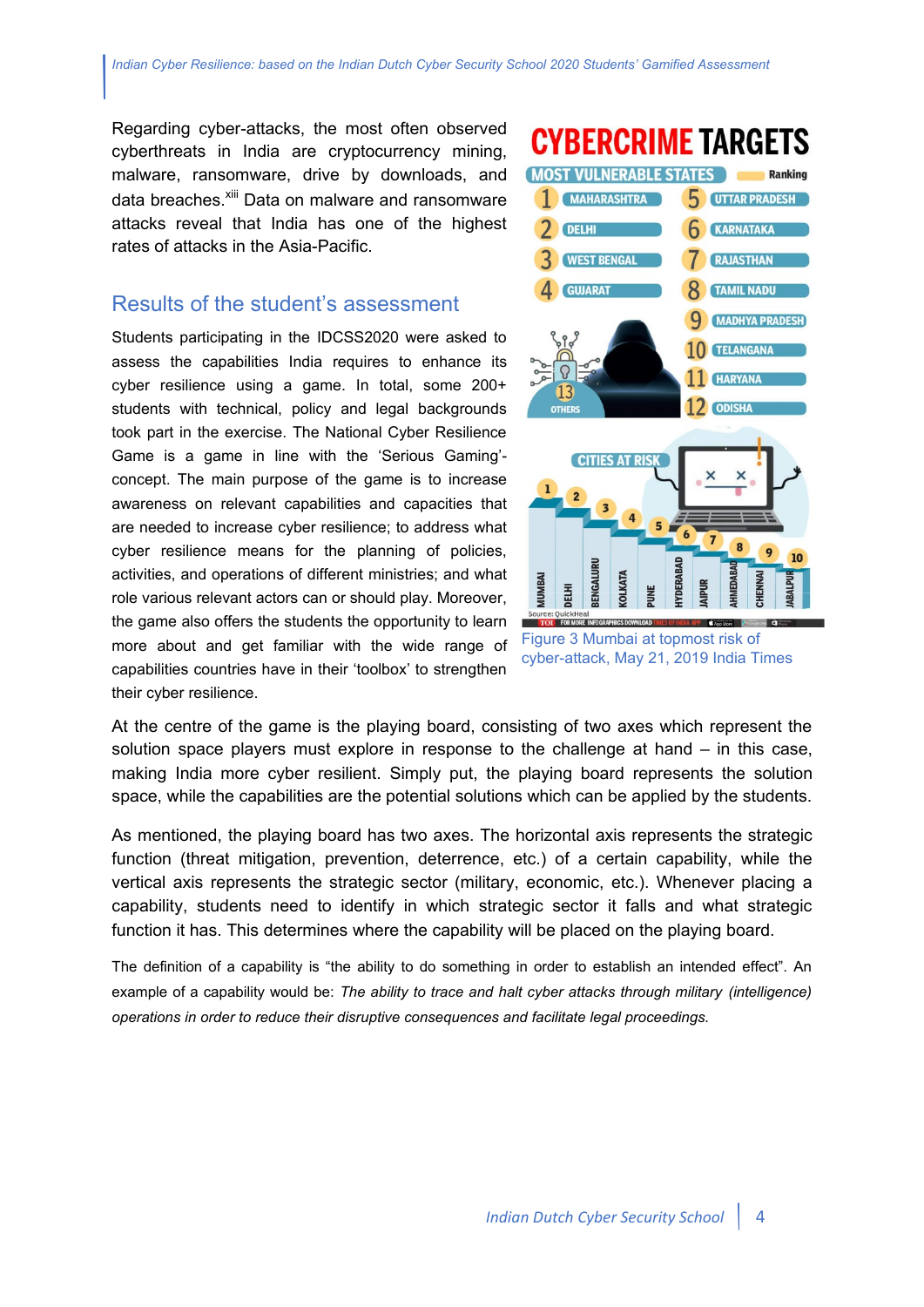# Game Results

So, which capabilities did the students deem important or necessary to make India more cyber resilient? When analysing the game results, a few things stand out.



The capability that was placed most often is *Identify and reduce military vulnerabilities* (104 times). The majority of students who applied this capability determined that it has the function of preventing cyber-attacks and protecting against cyber-attacks. The reason many of the students prioritized this card potentially has to do with the fact that military vulnerabilities can be exploited to a great extent and could have major consequences for national security. Therefore, it would be pivotal for them to be identified and reduced. As one of the students put it: "military information is sensitive and needs to be protected at all costs since it compromises the nation's security when leaked. This strict action will strongly discourage such attempts."

The other most often placed capabilities were:

| <b>Capability</b>                                               | <b>Times</b><br>placed | <b>Most often placed Sector</b> | <b>Most placed</b><br><b>Function</b> |
|-----------------------------------------------------------------|------------------------|---------------------------------|---------------------------------------|
| Adopt and enforce economic<br>sanctions                         | 104                    | Economic                        | Protection &<br>prevention            |
| Implement protection measures                                   | 101                    | (Counter)intelligence           | Protection &<br>prevention            |
| <b>Monitor Potential malicious actors</b>                       | 99                     | (Counter) intelligence          | Protection &<br>prevention            |
| Promote cyber hygiene                                           | 98                     | Economic                        | Mitigation                            |
| Assist private actors in detecting<br>cyber-crimes and -attacks | 97                     | Public-private partnership      | Protection &<br>prevention            |
| Raise awareness on<br>vulnerabilities in vital sectors          | 93                     | Public-private partnership      | Protection &<br>prevention            |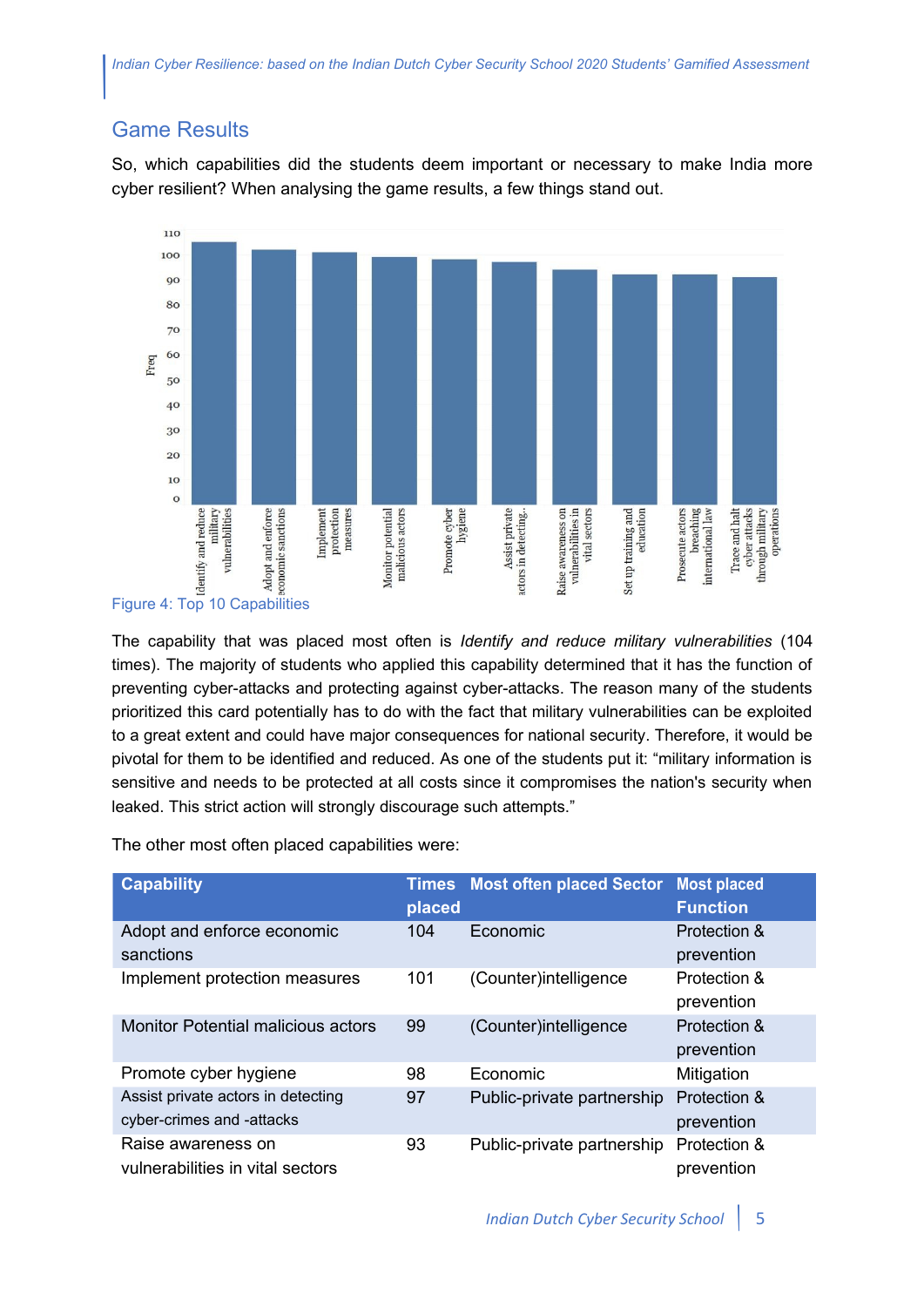| Set up training and education           | 92 | Public-private partnership | Mitigation |
|-----------------------------------------|----|----------------------------|------------|
| Prosecute actors breaching              | 92 | Law Enforcement            | Deterrence |
| international law                       |    |                            |            |
| Trace and halt cyber-attacks through 91 |    | Military                   | Response   |
| military operations                     |    |                            |            |

Table 1 The most often played capabilities

The ten most often placed capabilities are from different sectors and have different functions, as seen be seen in Table 1. Interestingly enough, none of the top ten capabilities belong to the sector 'Diplomacy', which suggests that the students did not deem traditional diplomatic tools to have priority in order to make India more cyber resilient. Capabilities from the publicprivate partnership sector, however, were placed more often - which shows that the students believe capabilities resulting from cooperation between public and private actors are of importance. Additionally, the students seem to place an emphasis on capabilities that prevent cyber-attacks and -threats rather than capabilities which respond to them.<sup>1</sup>



Figure 5: Top 3 Capabilities per Strategic Sector portrays the top three most often placed cards per strategic sector. The students applied a wide range of capabilities from different strategic sectors. Within these sectors however, students showed to prefer certain capabilities. In the (counter)intelligence sector for instance, students placed a heavy emphasis on monitoring and identifying potential malicious actors. Regarding diplomacy, garnering international support was prioritized, while the capability of adopting and enforcing sanctions was deemed the most important 'tool' from the economic 'toolbox'. When looking at the most often applied capabilities from the law enforcement sector, it stands out that both the capabilities of (1) communicating that malicious actors will be prosecuted and (2) following through with this by prosecuting actors breaching international law were often applied by the students. This suggests that students are of the opinion that communicating thresholds and enforcing these should play a significant role.

<sup>1</sup> An important sidenote here is that the number of 'placements' as shown in the table only represents how often the capability was placed. Where on the board this specific capability was placed may differ – the sector and functions shown in the table represent the most often picked position of that specific capability.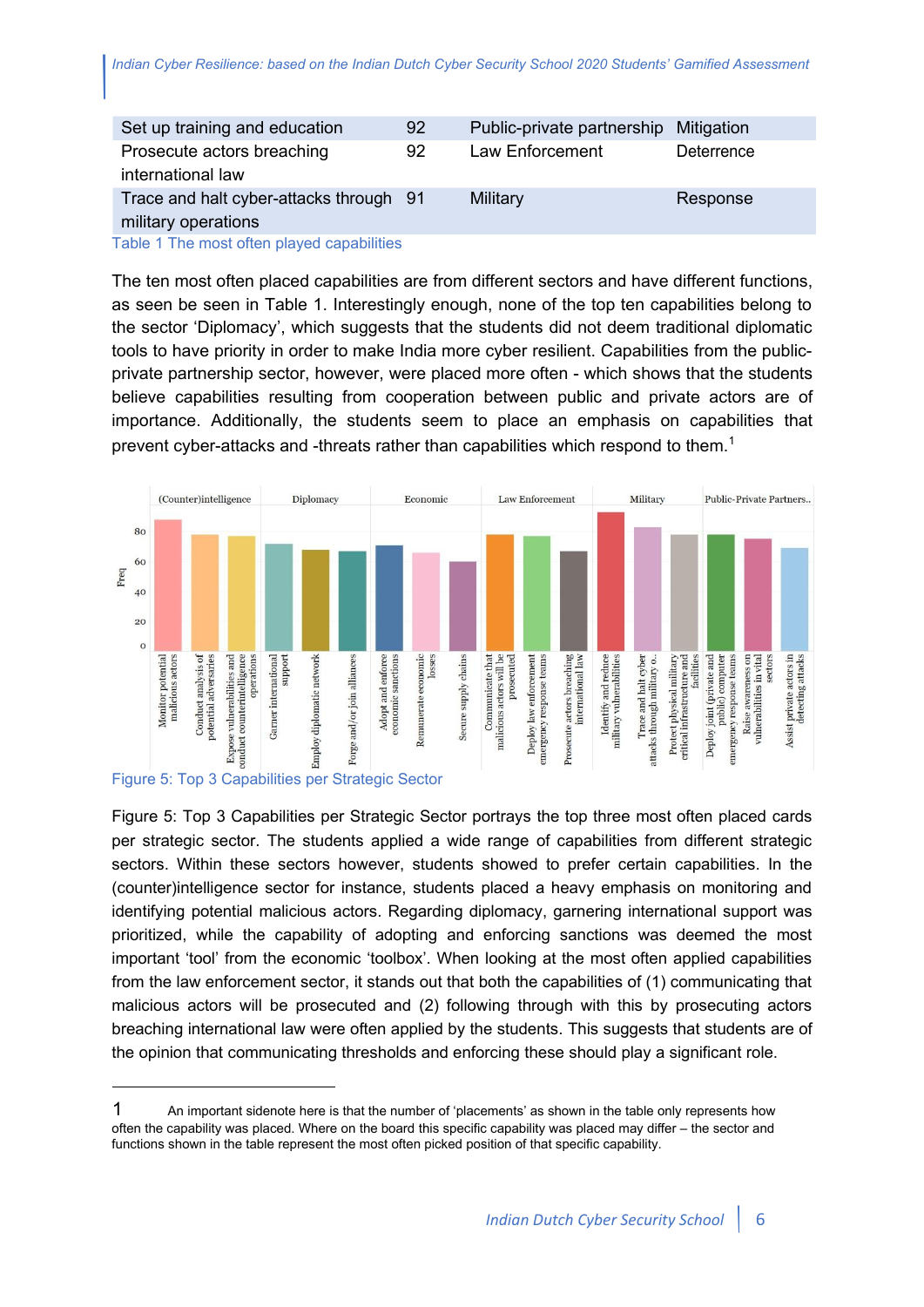Finally, students also applied capabilities from the Public-Private Partnership sector, thereby communicating that cooperation between the government and private actors is necessary to make India more cyber resilient. The top three within the Public-Private Partnership sector, however, also shows that they placed an emphasis on top-down cooperation – the government supporting the private sector.

### **Observations**

The student's collective brainpower was used to make an estimate of what India should pay attention to, with regards to cyber resilience, when implementing its digitization programmes. India is going through a period of immense change while digitalizing many of its functions. Irrespectively of what measures will be undertaken to make India more cyber resilient, the respective *attack surfaces* will grow, which in practice means that making India cyber resilience is not a one-off activity. It will require a constant and further enhanced effort because many of its core functions, especially in critical infrastructures such as financial systems, e-government applications and Aadhaar, will make India more effective and efficient on the one hand, but at the same time will potentially make India more vulnerable to cyber threats if they are not implemented cyber secure enough.

We hope that the students appreciated the game and learned a lot about the many aspects regarding national cyber resilience.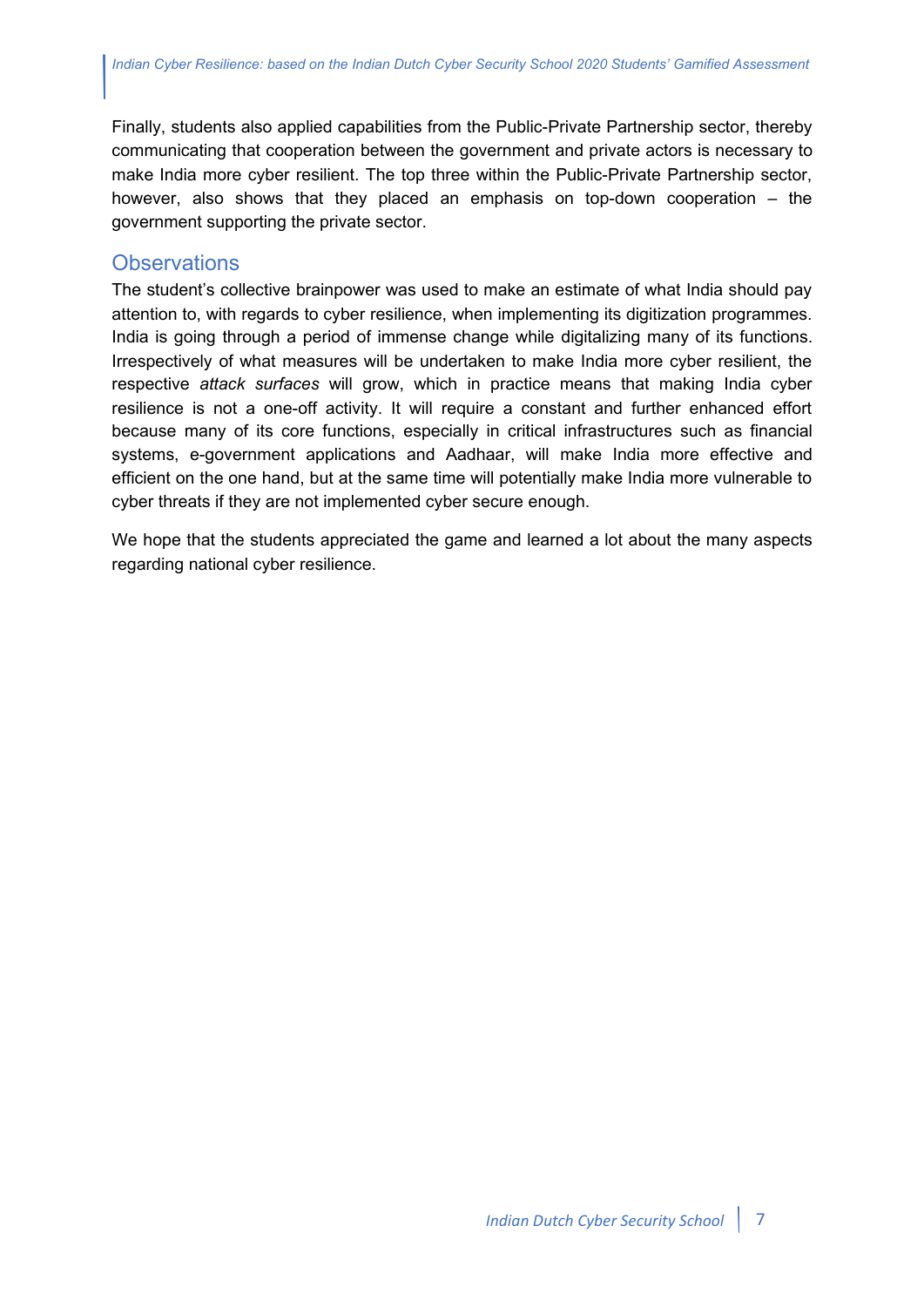# **Endnotes**

iMinistry of Electronics & Information Technology. "Introduction | Digital India Programme," n.d. https://www.digitalindia.gov.in/content/introduction.

ii Ministry of Electronics & Information Technology. "Vision and Vision Areas | Digital India Programme," n.d. https://digitalindia.gov.in/content/vision-and-visionareas.

iii Ministry of Electronics & Information Technology, "Programme Pillars | Digital India Programme," n.d., https://digitalindia.gov.in/content/programmepillars.

iv Ministry of Electronics & Information Technology, "Approach and Methodology | Digital India Programme," n.d., https://digitalindia.gov.in/content/approach-andmethodology.

v "Full Text of PM Modi's Speech at UN," *NDTV.Com*, September 26, 2015, https://www.ndtv.com/india-news/full-text-of-pm-modis-speech-at-un-1223100.

vi United Nations, "Take Action for the Sustainable Development Goals," n.d., https://www.un.org/sustainabledevelopment/sustainabledevelopment-goals/.

vii Unique Identification Authority of India, "About Your Aadhaar," 2019, https://uidai.gov.in/my-aadhaar/about-your-aadhaar.html.

viii Government of India, "MyGov: An Overview," December 3, 2014, https://mygov.in/overview/.

ix Ministry of Electronics & Information Technology, "Welcome to CSC E-Governance Services India Limited," 2019, https://web.archive.org/web/20190909035106/https:/www.csc.gov.in/.

x NH Rao, "Digital Agriculture and Food Security: Framework for Integrating Agricultural Knowledge Services with Digital India" (National Academy of Agricultural Research Management, October 16, 2015), https://crispindia.org/wp-content/uploads/2015/10/Frameworkfor-Implementing-ICTs-in-Agricultural-Development-in-India-N-H-Rao.pdf.

xi "India Ranks 3rd among Nations Facing Most Cyber Threats: Symantec - ET CIO," *ETCIO.Com*, April 5, 2018, https://cio.economictimes.indiatimes.com/news/digitalsecurity/india-ranks-3rd-among-nations-facing-most-cyber-threats-symantec/63621655.

xii "Commodification of Cyber Capabilities: A Grand Cyber Arms Bazaar" (NSI, November 19, 2019), https://nsiteam.com/commodification-of-cyber-capabilities-a-grand-cyber-armsbazaar/.

xiii "How India's Cyberthreats Are Evolving: Microsoft Security Team's Key Findings - India's Cyberspace at Risk," *The Economic Times*, July 31, 2020, https://economictimes.indiatimes.com/tech/internet/how-indias-cyberthreats-are-evolvingmicrosoft-security-teams-key-findings/drive-by-downloads/slideshow/77276142.cms.